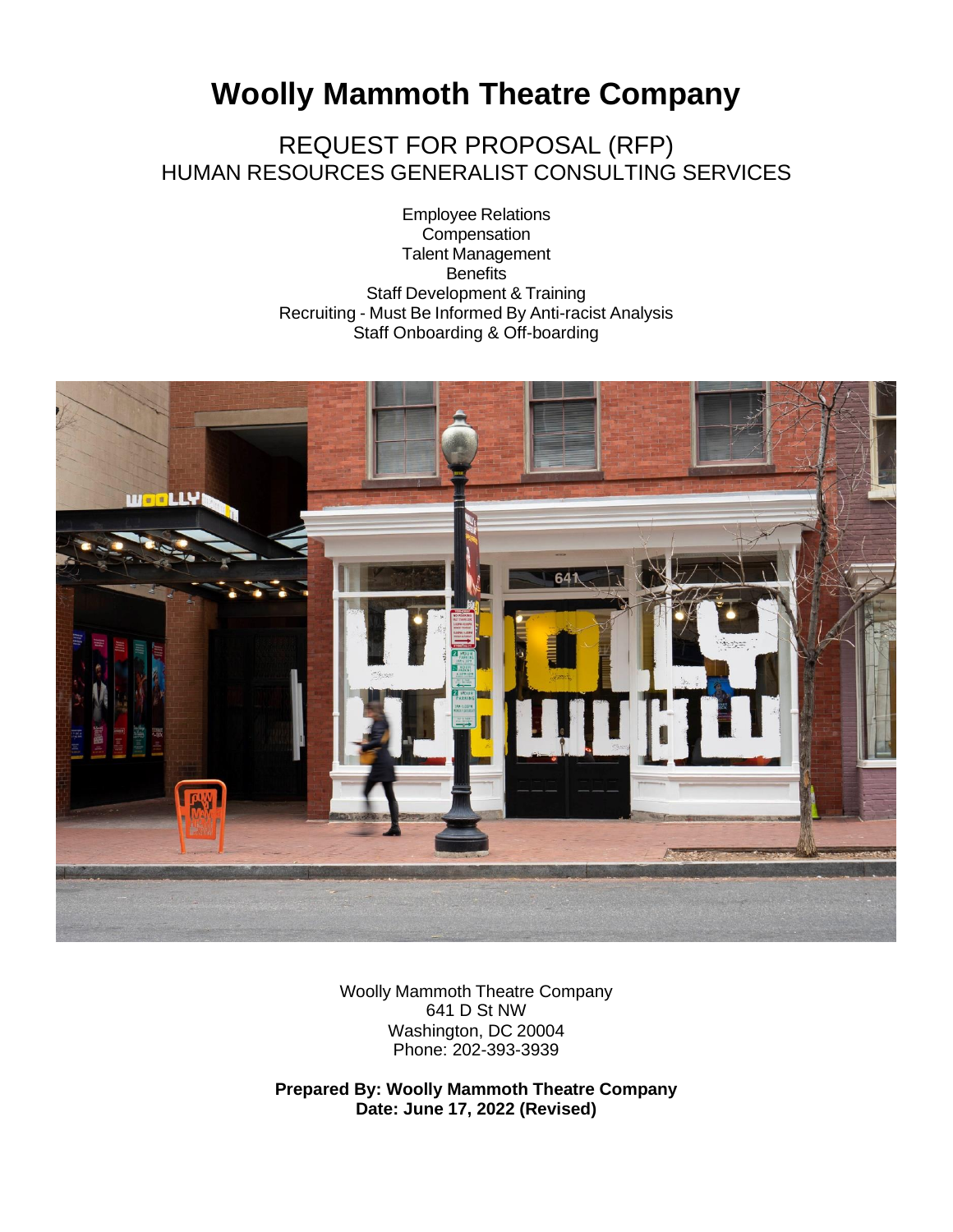REQUEST FOR PROPOSAL HUMAN RESOURCES GENERALIST CONSULTING SERVICES Woolly Mammoth Theatre Company Washington, DC

**PROPOSAL SUBMISSION DEADLINE:** July 7, 2022, 5:00 pm EST **QUESTION SUBMISSION DEADLINE:** June 29, 2022 **DESIRED PROJECT START DATE:** ASAP **ANTICIPATED PROJECT END DATE:** December 30, 2022 (See "Project Objective" for more information)

#### **INTRODUCTION**

Woolly Mammoth Theatre invites and welcomes proposals for their Human Resources Generalist Consulting Services project. Based on your previous work experience, your firm has been selected to receive this RFP and is invited to submit a proposal. Please take the time to carefully read and become familiar with the proposal requirements. All proposals submitted for consideration must be received by the time specified above under the "PROPOSAL SUBMISSION DEADLINE."

*BIDDERS SHOULD NOTE THAT ANY AND ALL WORK INTENDED TO BE SUBCONTRACTED AS PART OF THE BID SUBMITTAL MUST BE ACCOMPANIED BY BACKGROUND MATERIALS AND REFERENCES FOR PROPOSED SUBCONTRACTOR(S) – NO EXCEPTIONS.*

#### **ABOUT WOOLLY MAMMOTH**

The Tony Award®-winning Woolly Mammoth Theatre Company creates badass theatre that highlights the stunning, challenging, and tremendous complexity of our world. For over 40 years, Woolly has maintained a high standard of artistic rigor while simultaneously daring to take risks, innovate, and push beyond perceived boundaries. One of the few remaining theatres in the country to maintain a company of artists, Woolly serves as an essential research and development role model within the American theatre. Plays premiered here have gone on to productions at hundreds of theatres all over the world and have had lasting impacts on the field. Woolly has a staff of a staff of 28 full-time employees, plus, part-time, employees and contractors, and is located in Washington, DC, equidistant from the Capitol and the White House. This unique location influences Woolly*'*s investment in actively working towards an equitable, participatory, and creative democracy.

Woolly Mammoth stands upon occupied, unceded territory: the ancestral homeland of the Nacotchtank whose descendants belong to the Piscataway peoples. Furthermore, the foundation of this city, and most of the original buildings in Washington, DC, were funded by the sale of enslaved people of African descent and built by their hands.

*"*Uniquely plugged in to the mad temper of the times*" - The New York Times*

*"*The hottest theater company in town*"* - *Washington Post*

*"*A place where Washingtonians can find clever, unusual, often over-the-top theatrical experiences they can*'*t find anywhere else*"* - *Washington Life Magazine*

More information on Woolly Mammoth is available at [www.woollymammoth.net.](http://www.woollymammoth.net/)

#### **PROJECT LOCATION**

The project associated with this RFP is or shall be located at 641 D St NW, Washington, DC 20004.

#### **PROJECT MANAGER CONTACT INFORMATION**

The following individual is the assigned contact for this project, and may be contacted with questions or for additional information: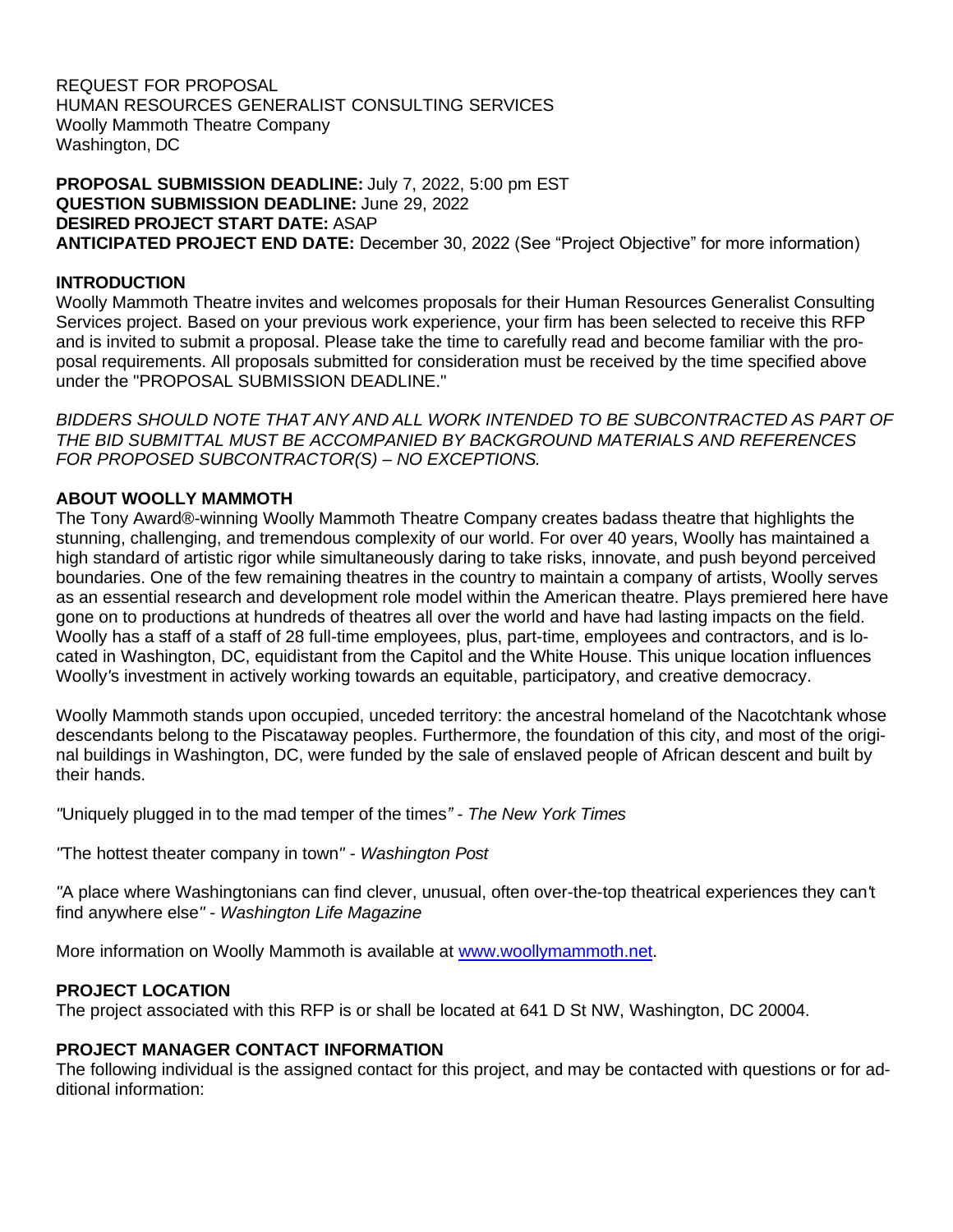**Name:** Ted DeLong **Title:** Interim Managing Director **Phone:** 202-393-3939 **Email:** [ted@woollymammoth.net](mailto:Maria@woollymammoth.net)  **"**HR PROPOSAL FOR WOOLLY MAMMOTH" must be in the subject line

#### **PROJECT OBJECTIVE / SCOPE OF WORK**

The objective for this project is to provide human resources services in the following functions: employee relations, compensation, talent management, benefits, staff development and training, and recruiting with a strong anti-racist analysis (recruiting functions will include, without limitation: reviewing and/or assisting staff in writing job descriptions, advertising positions, phone screening candidates, reference checks, and preparing offer letters), and onboarding and off-boarding of staff.

In the course of executing the services described above, Woolly Mammoth will expect the selected bidder to achieve the following objectives no later than December 30, 2022 (subject to change by management when deemed necessary):

- Establish trust and credibility so that Woolly Mammoth staff feel safe and empowered to raise issues and concerns.
- Articulate Woolly Mammoth's compensation philosophy to staff.
- Clear communication of Woolly Mammoth's benefits, on-boarding and off-boarding to staff consistently as the HR expert.
- HR communications are consistently shared; trainings and workshops are delivered for the career advancement of staff.
- Coaching and support of managers to deliver constructive feedback and difficult conversations.

Woolly Mammoth ultimately seeks HR consulting services on an ongoing basis, but this RFP seeks proposals for services through December 30, 2022 in order to confirm suitability of the chosen firm. Proposals which preserve flexibility for Woolly Mammoth to terminate or extend an agreement with the chosen firm will receive strong consideration. This project may be bid on a retainer basis. Annual budget is around \$30,000 for total cost of the contract.

# **QUALIFICATIONS & EXPECTATIONS**

Woolly Mammoth seeks the following qualifications in proposals for this project and will expect the following from the selected bidder:

- Must be a credible HR professional or firm that has the ability to build rapport and trust quickly with staff. Successful contractor must be available to all staff and willing to be available in person at the Woolly Mammoth offices a minimum of two (2) times per month.
- Must work within Woolly Mammoth's Employee Handbook and organizational Values and lead with integrity. Must have knowledge and familiarity with employment laws in the District of Columbia and surrounding areas.
- Must have experience working with a diverse, multi-cultural workforce and have the ability to resolve conflict, hear dissenting views, and understand how to leverage difference to achieve organizational goals.
- Must consistently demonstrate respect and psychological safety when interacting with staff.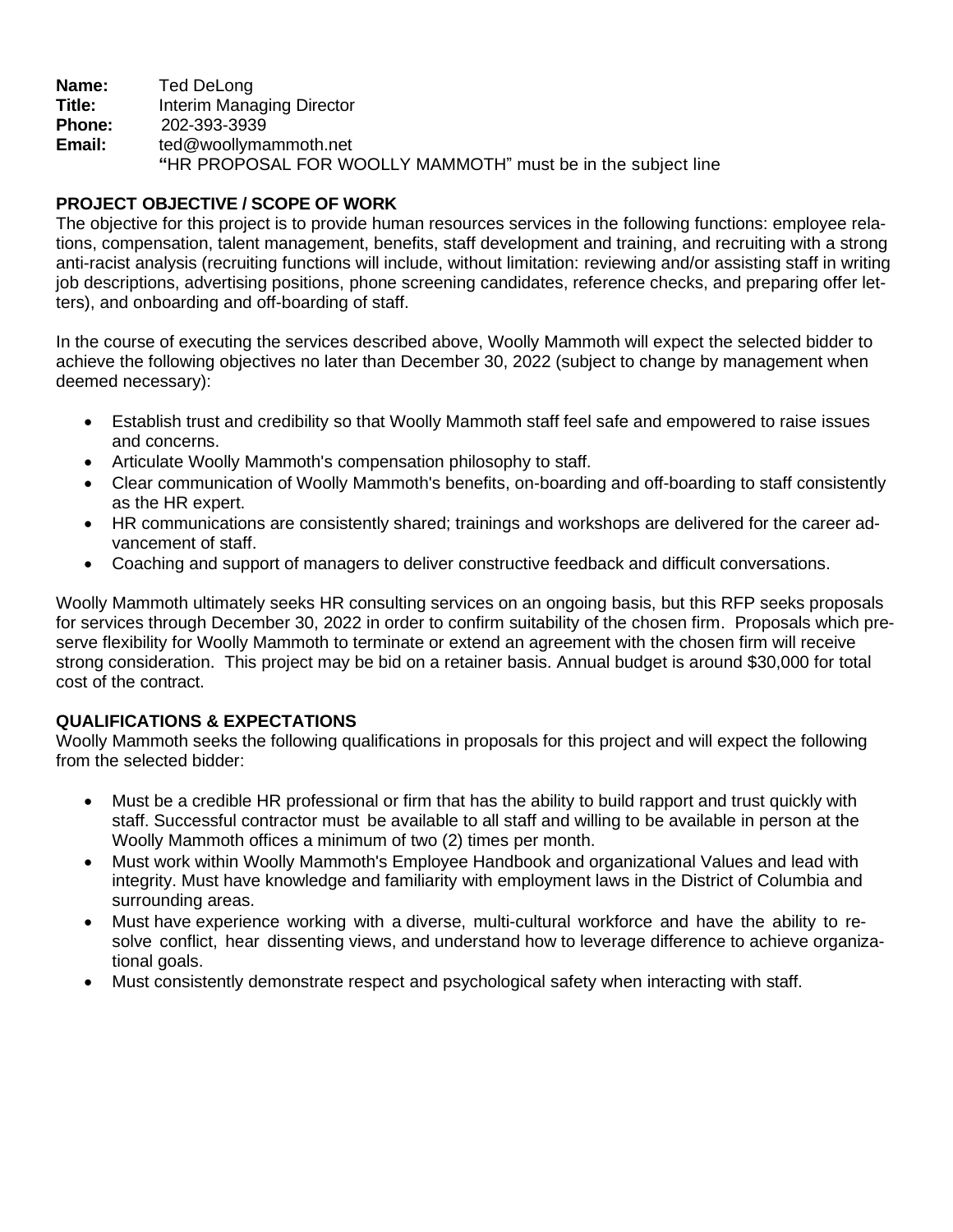# **PROPOSAL BIDDING REQUIREMENTS**

#### **PROJECT PROPOSAL EXPECTATIONS**

Woolly Mammoth Theatre shall award the contract to the proposal that best accommodates the various project requirements. Woolly Mammoth Theatre reserves the right to: (i) award any contract prior to the proposal deadline or prior to the receipt of all proposals, (ii) award the contract to more than one Bidder, and (iii) refuse any proposal or to award any contract.

#### **DEADLINE TO SUBMIT PROPOSAL**

All proposals must be received by Woolly Mammoth Theatre no later than 5:00 pm EST on July 7, 2022, for consideration in the project proposal selection process.

#### **PROPOSAL SELECTION CRITERIA**

Only those proposals received by the stated deadline will be considered. All proposals submitted by the deadline will be reviewed and evaluated based upon information provided in the submitted proposal. In addition, consideration will be given to cost and performance projections. Furthermore, the following criteria will be given considerable weight in the proposal selection process:

- 1. Proposals received by the stipulated deadline must be in the correct format.
- 2. Bidder's alleged performance effectiveness of their proposal's solution.
- 3. Bidder's performance history and alleged ability to timely deliver proposed services.
- 4. Bidder's ability to provide and deliver qualified personnel having the knowledge and skills required to effectively and efficiently execute proposed services.
- 5. Overall cost effectiveness of the proposal.

Upon selection, Woolly Mammoth will enter into negotiations with the selected bidder with the intention of arriving upon a mutually-agreeable contract for services to be performed. Woolly Mammoth reserves the right to cancel, suspend, and/or discontinue any proposal at any time, without obligation or notice to the proposing bidder.

#### **PROPOSAL SUBMISSION FORMAT**

The following is a list of information that the Bidder should include in their proposal submission:

#### **Summary of Bidder Background**

- 1. Bidder's Name(s)
- 2. Bidder's Address
- 3. Bidder's Contact Information (and preferred method of communication)
- 4. Legal Formation of Bidder (e.g., sole proprietor, partnership, corporation)
- 5. Date Bidder's company was formed
- 6. Description of Bidder's company in terms of size, range and types of services offered and clientele.
- 7. Bidder's principal officers (e.g., President, Chairman, Vice President(s), Secretary, Chief Operating Officer, Chief Financial Officer, General Managers) and length of time each officer has performed in his/her field of expertise.
- 8. Bidder's Federal Employer Identification Number (FEIN)
- 9. Evidence of legal authority to conduct business in District of Columbia (e.g., business license number).
- 10. Evidence of established track record for providing services and/or deliverables that are the subject of this proposal (e.g., example projects of comparable scope/for comparable organizations).
- 11. Organization chart showing key personnel that would provide services to Woolly Mammoth.

#### **Financial Information**

- State whether the Bidder or its parent company (if any) has ever filed for bankruptcy or any form of reorganization under the bankruptcy code.
- State whether the Bidder or its parent company (if any) has ever received any sanctions or is currently